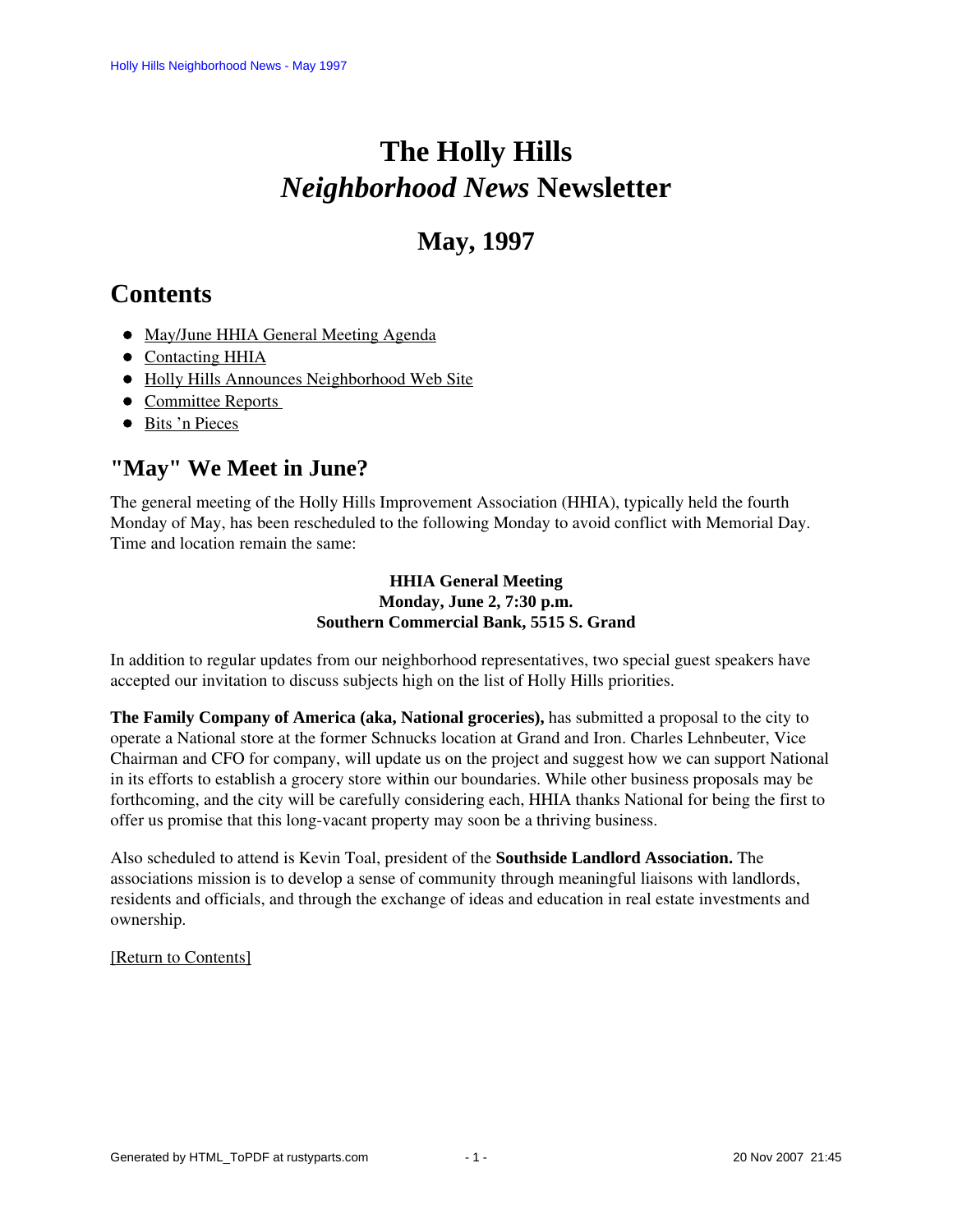# **Easy Access**

To more easily reach HHIA with your questions or suggestions, we are pleased to announce three new ways to contact us, including a voice mailbox, post office box and electronic-mail account. Now, theres no need to wonder, who should I call about . . .? A single phone call, e-mail, or letter will ensure that your request reaches the right individual!

#### **The Holly Hills Improvement Association**

- **1. Call: 569-5708**
- **2. Send e-mail to: hollyhil@stlouis.missouri.org**
- **3. Mail correspondence to: Holly Hills Improvement Association, P.O. Box 22144, St. Louis, Missouri, 63116**

<span id="page-1-0"></span>[\[Return to Contents\]](#page-0-2)

## **Holly Hills Hits the Highway!**

HHIA is proud to announce our Holly Hills World Wide Web site:

#### **http://stlouis.missouri.org/hollyhills**

Of course we have many expansion plans, but already you can find resources useful to current as well as prospective neighborhood residents. The effort was completed in conjunction with a citywide Web Fair, designed to encourage all neighborhoods to post resources on the Web.

### **You Can Help!**

We are planning a section on the Holly Hills Web site detailing the rich history of Holly Hills. Were currently seeking any kinds of Holly Hills "memorabilia" you may have, including past and present anecdotes about life in Holly Hills, and historical or current photos. To share your materials with us, contact us.

<span id="page-1-1"></span>[\[Return to Contents\]](#page-0-2)

### <span id="page-1-3"></span>**Reports from HHIA Committees**

- [Beautification -- Bates Project](#page-1-2)
- [Beautification -- Operation Brightside](#page-2-0)
- [Maintenance/Improvement](#page-2-1)
- [Welcoming Committee](#page-3-0)
- [Events/Fundraising](#page-3-1)

#### <span id="page-1-2"></span>**Beautification -- Bates Project**

HHIA is kicking off one of our most ambitious projects since we painted the Grand bridge and added a flagpole in Carondelet Park. Were now moving to the north end of the neighborhood, where we plan to make improvements to a metal storage building and its adjacent lot near Bates and Arendes (property owned by Senator John Scott).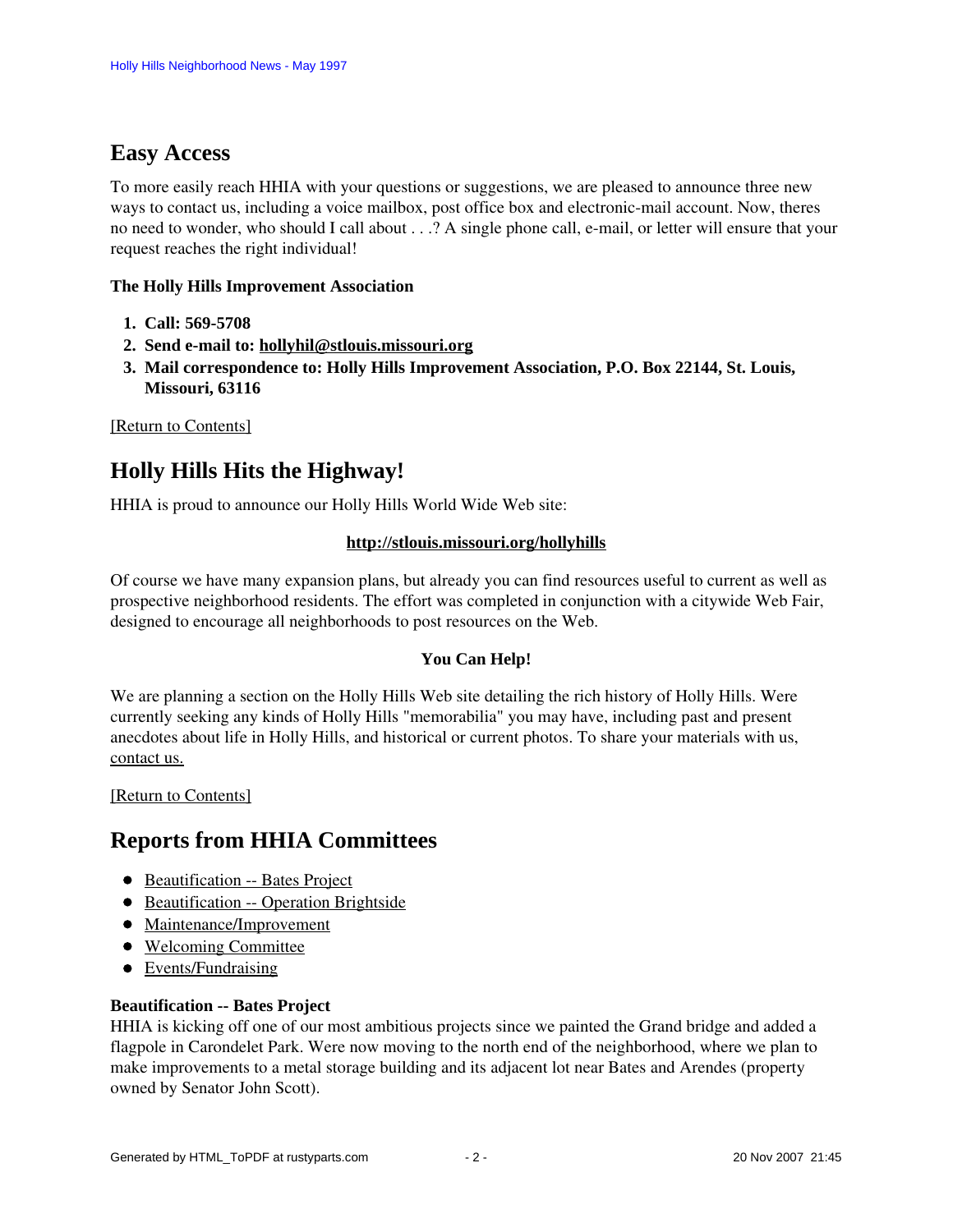Combining funds from several sources, HHIA is working with neighborhood volunteers and a professional artist to apply fresh sealer plus an attractive and colorful mural to the building. The mural will depict neighborhood scenes (similar to the mural near Bevo Mill at Morganford and Gravois). In addition, Senator Scott currently is building a fence around an area of the lot that was used as an unwelcome spot for loitering. The city is working on adding plantings in the area to make it a more attractive entryway to our neighborhood. Special thanks go to HHIA members **Marianne Powers** and **Sherri Cunningham** for planning this major project and coordinating the many players involved!

### **You Can Help!**

Trust us, paint isn't cheap. Your donations can help ensure our project's success. *Any businesses or individuals donating \$25 or more will have their name painted in a commemorative area on the base of the building.* Send your donations to the Holly Hills Improvement Association, Bates Street Project, P.O. Box 22144, St. Louis, MO 63116.

Weve already received our first donation for this project from the **Loyal Order of the Alley Dogs (LOAD),** an organization of approximately 65 gentlemen with a club house near Grand and Bates. LOAD spokesman Frank Russo says, Were just a bunch of mostly regular guys, who enjoy helping organizations in the area. Excuse the pun, but thanks LOADs!

[\[Return to Committee Report List\]](#page-1-3)

#### <span id="page-2-0"></span>**Beautification -- Operation Brightside and Other Plant Projects**

Thanks to the efforts of many, just about everywhere you look in Holly Hills new trees, bushes, flowers and shrubs are taking root:

**Tim Bolt and Mark Richardson,** our Beautification Committee chairs, and their merry band of volunteers, have been busy setting up the 14 new shrub areas made possible through a major grant from the Missouri Botanical Garden.

**Beth Murphy,** Area Captian for Operation Brightside distributed thousands of flowers and trashbags for planting and clean-up during our recent Brightside Blitz. Beth notes that special commendations should go to the **Parent-Teacher Organization at Woerner Public School** on Leona, for their Brightside school clean-up project.

Marianne Powers reports that residents on Bellerive completed a significant Brightside project, working faithfully during several weekends to remove and transplant bushes, reseed the parkway and build three new flower beds. Contributors to the project also included **Alderman Fred Wessels, Barry Kassing** of the Parks Department and **Colors of Spring** at Fyler and Watson. All our aldermen have been arranging for continued replacement and new trees throughout the area.

#### [\[Return to Committee Report List\]](#page-1-3)

#### <span id="page-2-1"></span>**Maintenance/Improvements**

Chair Beth Murphy is pleased to report a victory against deterioration of our neighborhood. In April, a resident in the 4100 block of Holly Hills applied for a variance that would enable him to operate his construction business from his home. We opposed his request, because we were concerned it would only exasperate an existing problem. Neighbors already had complained of business materials laying in the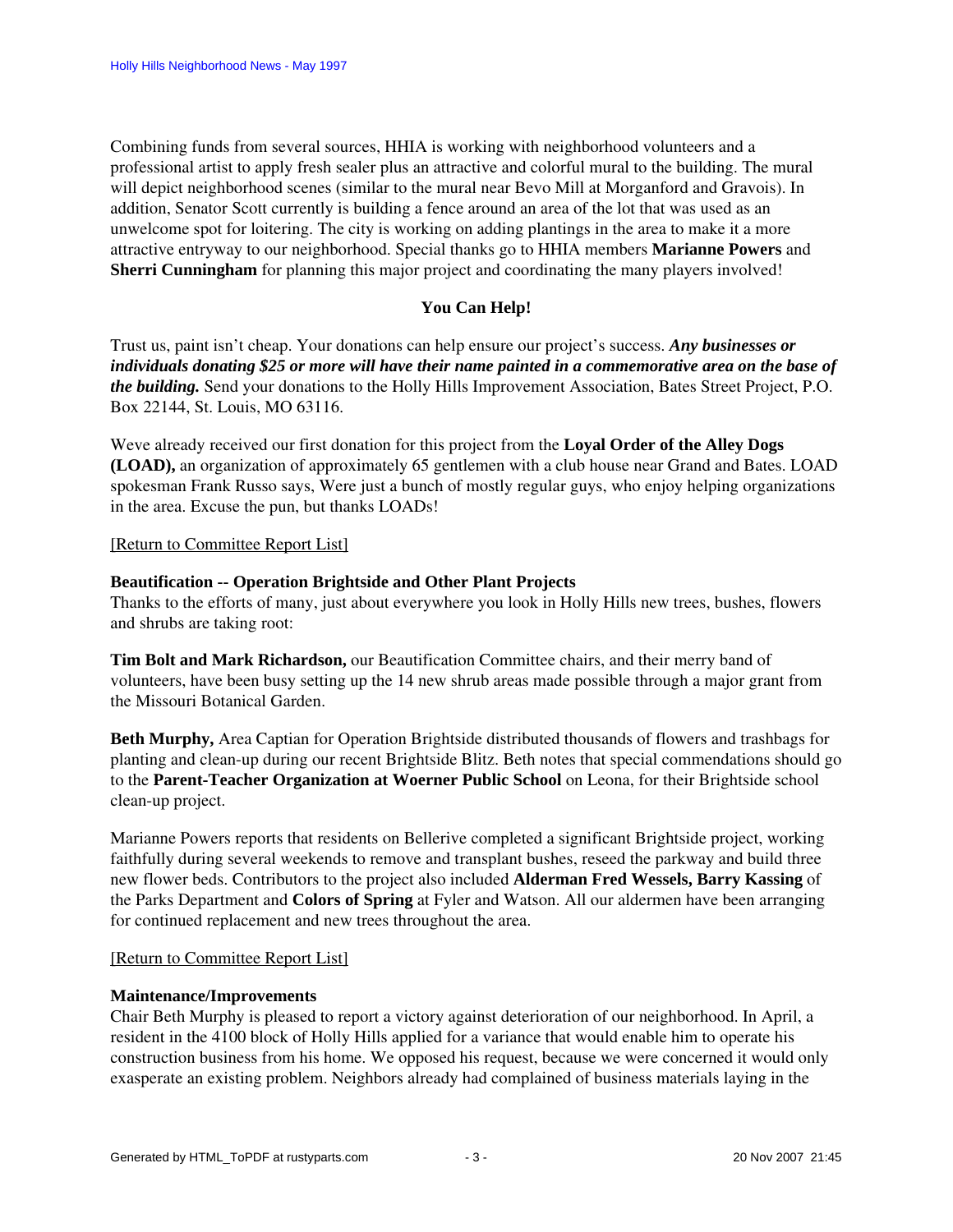yard and overflowing the garage, and the resident already had been cited by the city for these activities.

Combining forces with **Alderman Fred Heitert,** who also opposed the variance, we carried out a letter-writing campaign, circulated a petition and attended the variance meeting. Faced with our oppostion, the resident withdrew his proposal.

The HHIA welcomes business activities and partnerships within our neighborhoods boundaries; we understand that any successful community is a mixture of businesses, homes and public areas. However, we also believe that, for a neighborhood to thrive, clear boundaries must exist between what constitutes a business and what constitutes a residence.

The Maintenance/Improvement Committee also is working with business owners and city officials to upgrade the facades on the strip of businesses along Grand near Wilmington. Look in future newsletters for an update!

#### [\[Return to Committee Report List\]](#page-1-3)

#### <span id="page-3-0"></span>**Welcoming Committee**

The Welcoming committee has begun making monthly visits to residents moving into the neighborhood. During our first two visits, we welcomed nine new neighbors, and provided them with a packet of helpful informational materials. Future plans include soliciting area businesses to provide small gifts or redeemable gift certificates to help make our welcome even a little warmer.

#### **You Can Help!**

If you know of someone moving to your block, please let us know! Or, if you are a business that would like to include a welcome gift and information about your business in our packet, contact us at 569-5708, or send us e-mail at hollyhil@stlouis.missouri.org

#### [\[Return to Committee Report List\]](#page-1-3)

#### <span id="page-3-1"></span>**Events/Fundraising**

Join us at the ucpoming HHIA Community Fair for a relaxing afternoon with friends and family. Activities include family-oriented events, food, demonstrations by the St. Louis City Fire and Police Departments, and old-fashioned carriage rides through the park.

#### **HHIA Community Fair Sunday, June 22 2 p.m. - 6 p.m. Carondelet Park Boathouse**

Attendance is free, with a nominal fee for the carriage ride and refreshments (proceeds going to benefit the neighborhood). Following the fair, **the Waterloo Band,** co-sponsored by the HHIA, will be performing at the nearby music bandstand in the park. Attendance to the concert also is free.

Donations toward our event have been numerous and generous. Sponsors for the fair include:

- AMC Theatre
- Accent With Flowers
- Alderman Fred Wessels
- Cardinal Vending Company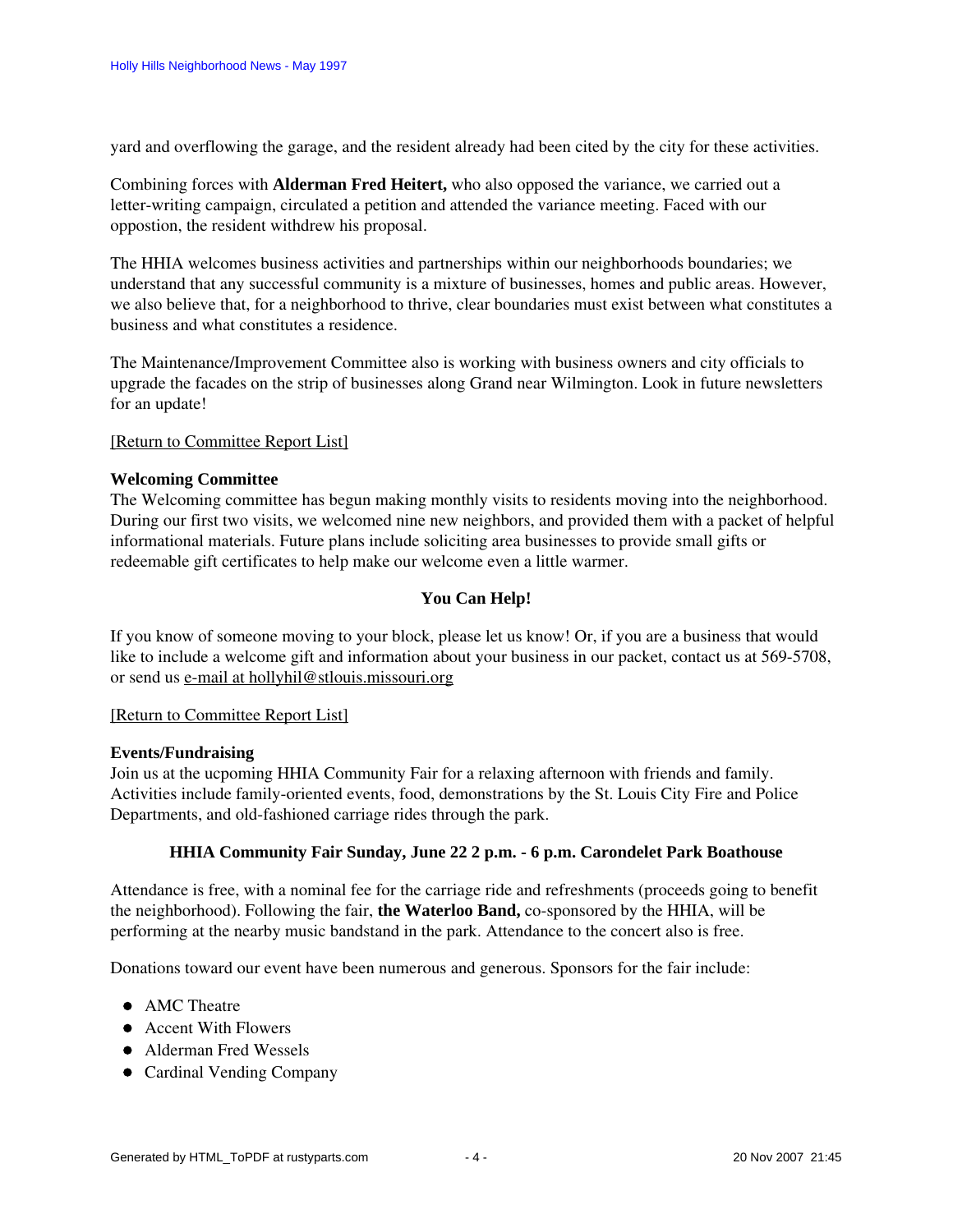- Feasting Fox
- **•** Goedekers
- Kuna Meat Company
- Lemay Bank & Trust Company
- Schnucks Markets
- Shell Company
- Southern Commercial Bank
- Sterling Signs

We appreciate the strong show of support from our business community!

#### [\[Return to Committee Report List\]](#page-1-3)

[\[Return to Contents\]](#page-0-2)

### <span id="page-4-0"></span>**Bits 'n Pieces**

#### *Reports from our Reps.*

Credit goes to **State Representative Brian May** for two new ceramic-bordered flower beds at the Virginia Street (northbound) I-55 highway ramp, along with other improvements to the area, such as curb painting and more frequent mowing. May gives special thanks to **Greg Horn** of the Highway Department for his assistance with this project, as well as his help with plantings in conjunction with our Beautification Committee at the I-55 Loughborough ramps.

**Alderman Matt Villa** reports that he and Alderman Wessels are working jointly on improvements within Carondelet Park, including bridge repairs at the northeast corner of the park and extra plantings.

Alderman Fred Wessels reported that property owner **Robert Priester** has been rehabbing a fire-damaged, vacant property that he purchased on the 5600 block of Leona, and seems to be doing a careful and well-planned job that will benefit himself and the entire neighborhood. We appreciate your efforts, Robert!

#### *Welcome Mat(t)*

HHIA extends a warm welcome to Matt Villa as our new 11th Ward Alderman. Matt already has taken an active interest in HHIA, joining our Events and Fundraising committee and attending many of our general meetings. Matt emphasizes that attending neighborhood meetings and making himself highly accessible to constituents is a primary objective. Call him with your questions or comments at 622-3287 or 351-9896.

#### *Music in the Air*

Concerts at Carondelet Park are back for the summer! Each Sunday, 6 - 8 p.m., June 8 through August 17, a different band will be performing at the parks bandstand (near the boat house at the southeast corner of the park). The concerts are sponsored by the Carondelet Community Betterment Foundation, the Regional Arts Commission, the Parks Department and additional sponsors. (HHIA is co-sponsoring the Waterloo Band on Sunday, June 22 the day of our Neighborhood Fair.) So bring a blanket, a picnic basket and a friend each Sunday, and join us in the park.